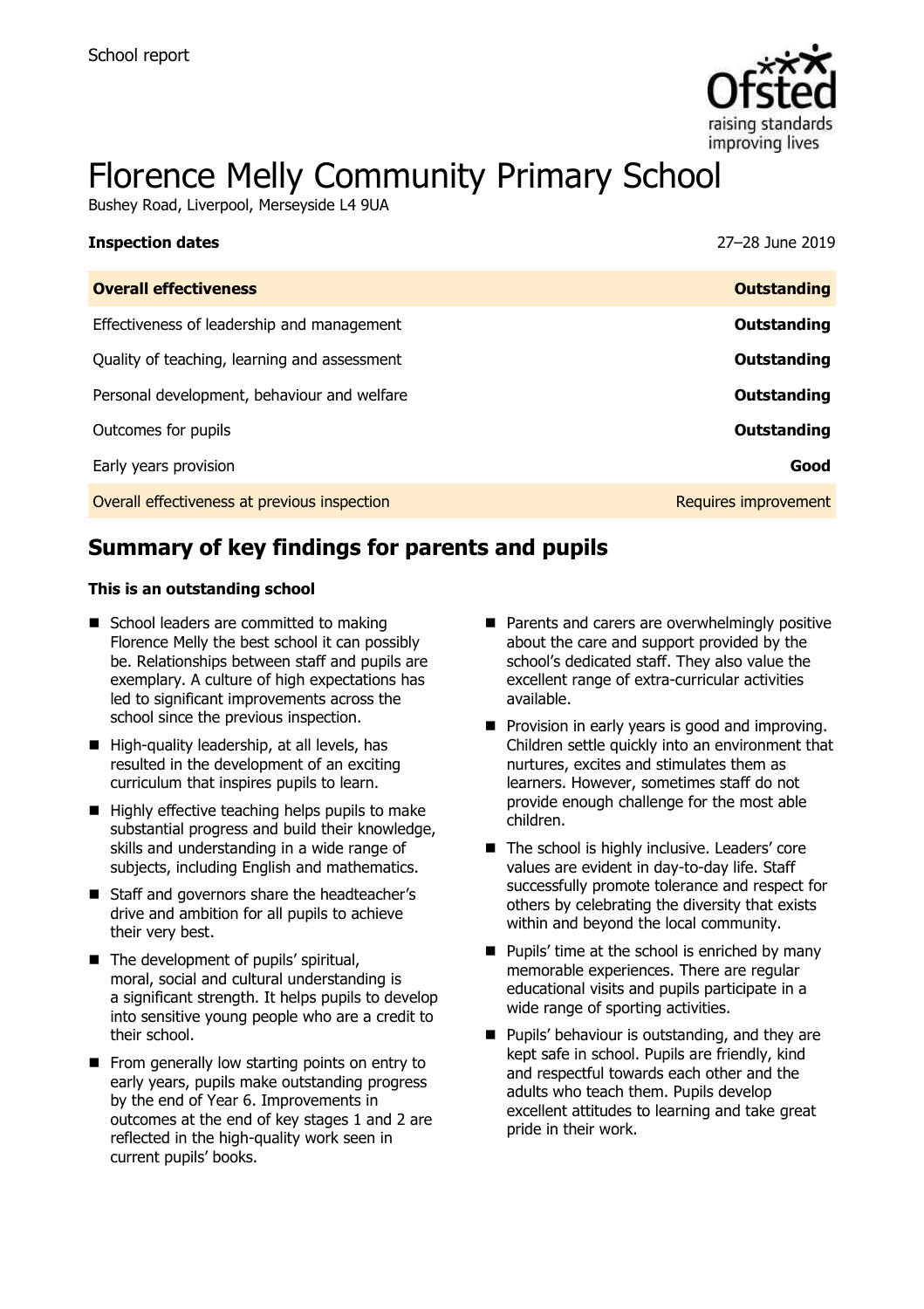

# **Full report**

### **What does the school need to do to improve further?**

Build on the recent improvements to early years by ensuring that staff provide greater levels of challenge for the most able children.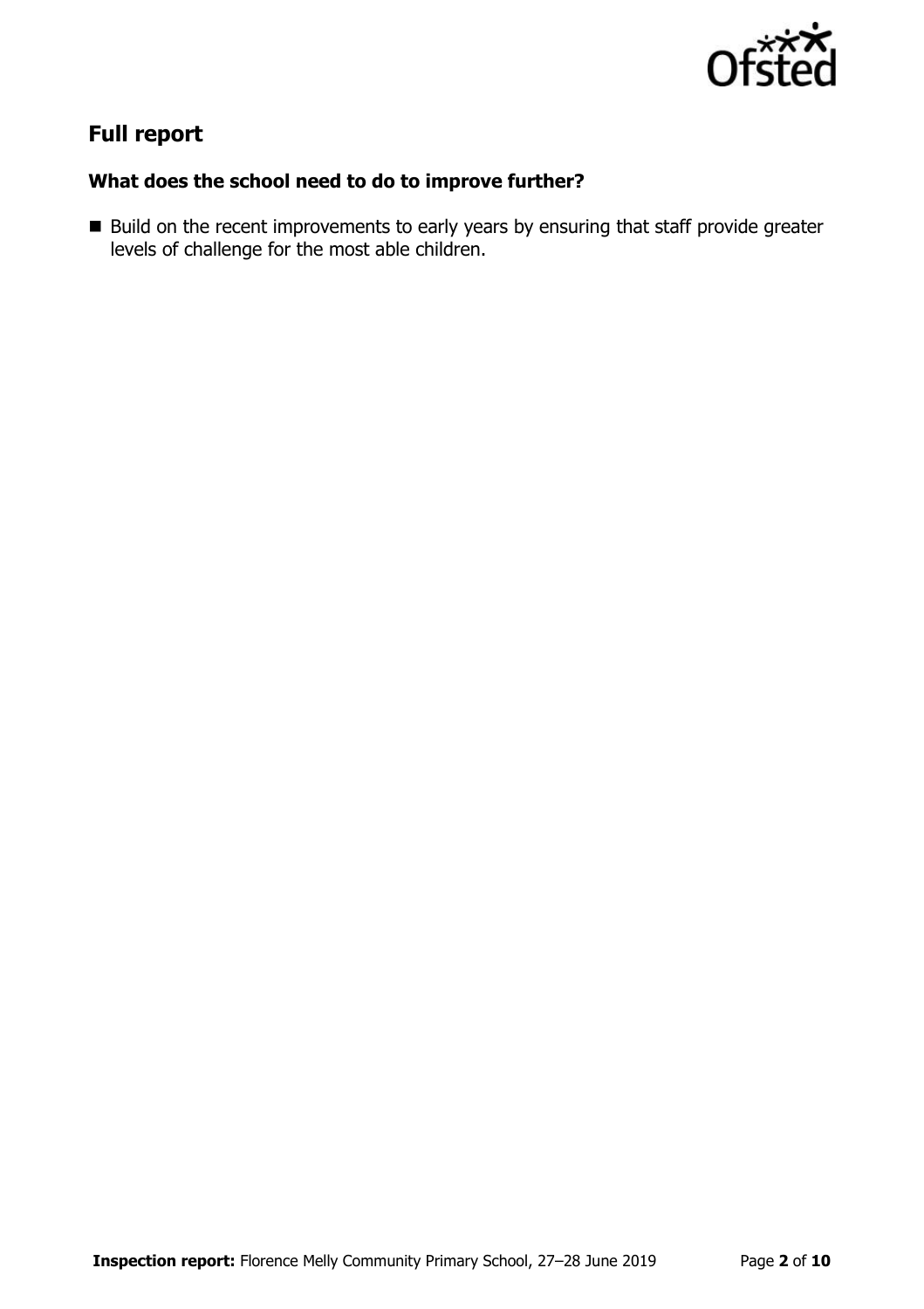

# **Inspection judgements**

#### **Effectiveness of leadership and management COULDER COULDER OUTSTANDING**

- The headteacher has overseen significant improvements at the school over the past three years. He has created a dynamic leadership team that shares his ambition to make the school the best it can possibly be. The team's deep understanding of pupils' needs, together with a shared vision for what constitutes a high-quality education, have led to the development of a curriculum that excites pupils' interest and motivates them to learn.
- Subject leaders have great enthusiasm for their roles. The headteacher has empowered them to develop into successful leaders. Each subject leader has a clear understanding of pupils' progress and attainment in their subject. This was evident in the high-quality work inspectors saw in pupils' books.
- Leaders have used the pupil premium funding effectively to break down barriers to learning. They have ensured that teachers work closely with pastoral leaders so that disadvantaged pupils are well supported and make good and better progress, both socially and academically. As a result, disadvantaged pupils achieved as well as other pupils nationally at the end of key stage 2 in 2018.
- Leaders ensure that pupils' learning is enriched by a wide range of exciting activities, such as residential trips and educational visits. Staff make excellent use of the resources available in the locality, such as art galleries, sporting arenas and music venues. This has a very strong, positive impact on the way in which pupils learn, behave and make progress across subjects.
- The primary school physical education (PE) and sport funding has been used effectively to broaden the range of sporting activities available to pupils. For example, a judo club has been introduced this year. Members of staff have also benefited from working alongside specialist coaches during PE lessons This has enhanced teachers' skills in delivering high-quality PE lessons.
- Leadership of the school's provision for pupils with special educational needs and/or disabilities (SEND) is highly effective. The coordinator ensures that good use is made of the SEND funding that is allocated to the school. She works closely with staff to ensure that pupils receive appropriate support. The impact of this work is evident in the strong progress pupils with SEND make across the school and in different subjects.
- Leaders make excellent provision for pupils' spiritual, moral, social and cultural development. The school's core values are well known by pupils and regularly promoted by staff. From a very young age, pupils learn the importance of tolerance and respect. They regularly learn about different cultures and belief systems. Consequently, they are extremely well prepared for life in modern Britain.
- Staff are overwhelmingly supportive of school leaders. A total of 50 members of staff responded to Ofsted's staff survey. Almost every response was positive and demonstrated that staff feel valued and well supported and they enjoy working at the school.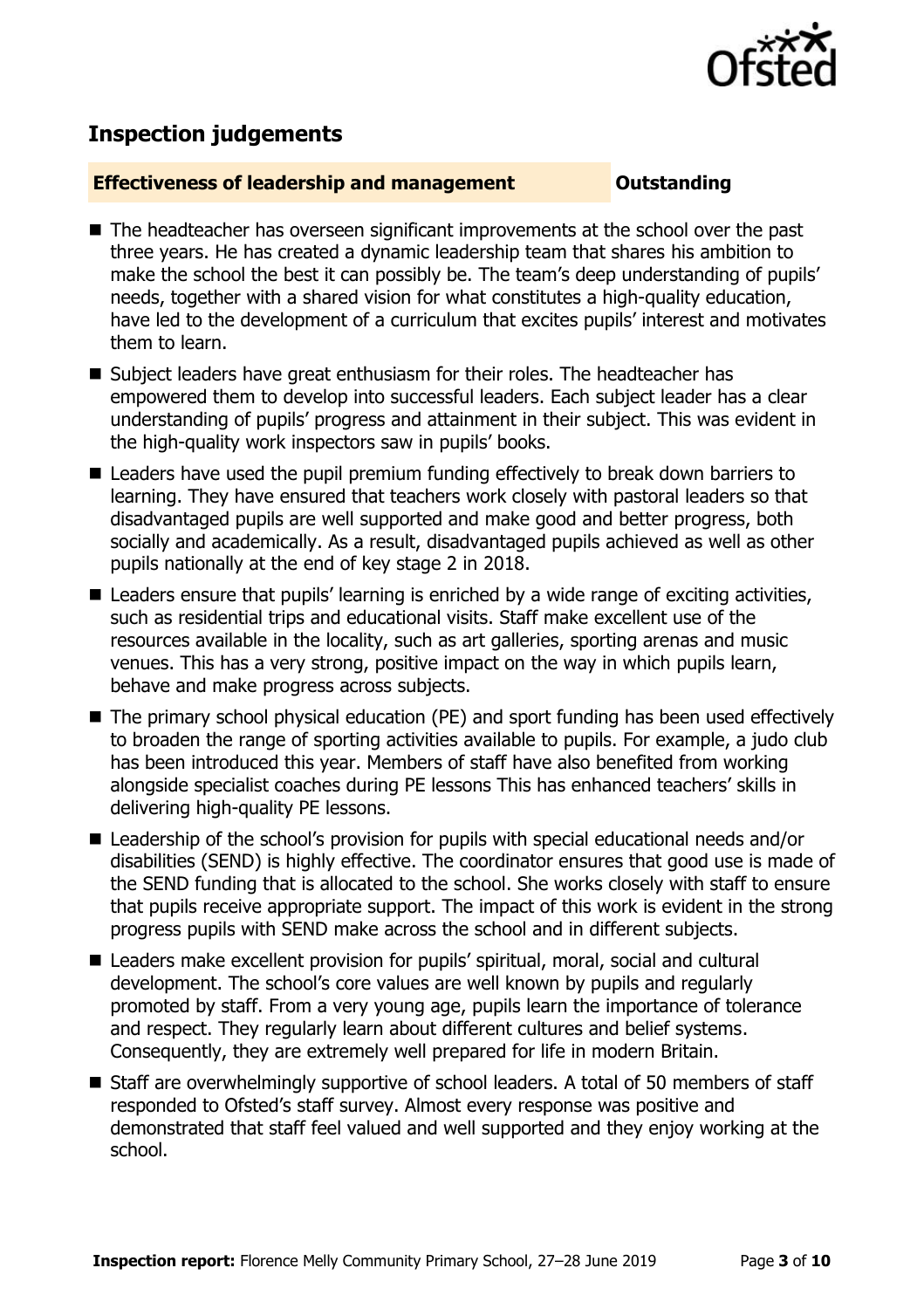

#### **Governance of the school**

- Governance is effective. Governors have a secure understanding of the school's strengths and the areas that require further attention. They provide excellent support and challenge to school leaders. They are committed to supporting the school in its aim to provide the best possible education for the children at Florence Melly. They are highly ambitious for the school and their vision is well understood by members of the school community.
- Governors are kept well informed about all aspects of the school's performance. They regularly test out the information that is presented to them by school leaders through their active involvement in different aspects of school life. They ask challenging questions of school leaders. They also help to ensure safeguarding arrangements meet requirements.

### **Safeguarding**

- The arrangements for safeguarding are effective.
- The school's pastoral team provides excellent support for vulnerable pupils and their families. There is a clear and effective focus on early intervention. When concerns do arise, staff do all that they can to support pupils' safety and welfare.
- Leaders provide regular updates for staff on safeguarding matters. Staff fully understand the school's systems for raising any concerns they might have about a pupil's safety or well-being.
- Safeguarding records are detailed and well maintained. Appropriate checks are made on all adults who work in school.
- **Pupils are taught how to keep themselves safe. Those who met with an inspector had a** good understanding of e-safety. Pupils are also taught how to stay safe while out of school, for example, through the cycling course pupils in Year 5 recently completed.
- The vast majority of parents who responded to Parent View said their children are safe and well looked after while in school.

#### **Quality of teaching, learning and assessment Outstanding**

- Teachers' high expectations and aspirations underpin the high-quality teaching that is evident across the school. Teachers have excellent subject knowledge. They structure lessons skilfully to ensure pupils' learning builds successfully on what they already know and can do. Consequently, pupils enjoy lessons, achieve very well and develop into successful learners.
- Inspectors noted how much pupils love learning. Classrooms are exciting places to be at Florence Melly. This is reflected in pupils' excellent attitudes to learning and lessons being rarely disrupted by poor behaviour.
- Teaching is extremely effective across the whole curriculum. Inspectors found strengths in many different subjects, including science, history and art. Teachers place a strong emphasis on developing pupils' vocabulary. Teachers also regularly capitalise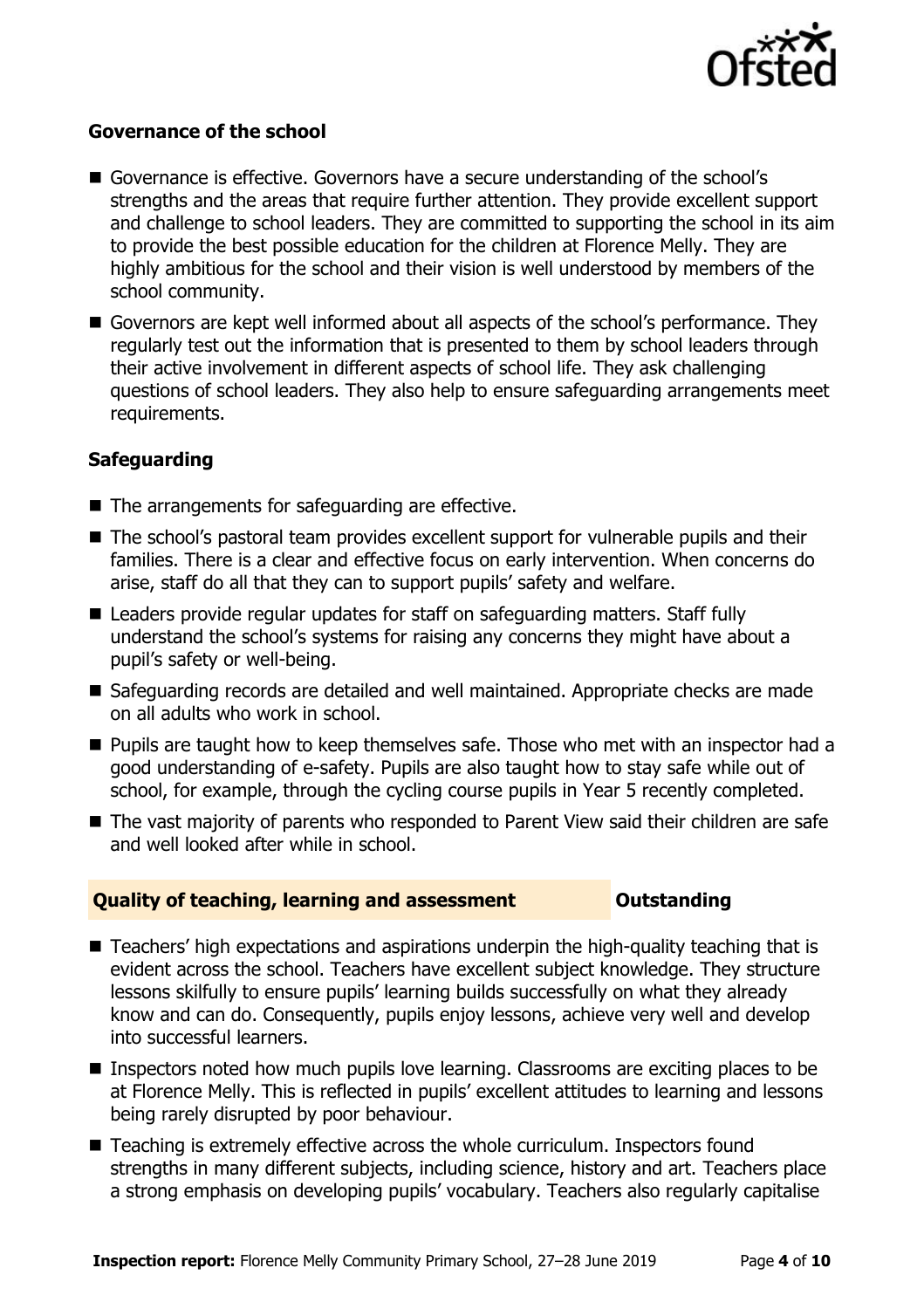

on opportunities to embed reading, writing and mathematics into other subject areas where appropriate.

- The teaching of reading is now a particular strength. Across the school, staff ensure that books are matched to pupils' abilities and interests. Excellent support is provided for those who struggle with early reading. This helps to ensure that all pupils enjoy reading and develop into successful readers. Pupils have access to wide selection of books in their classrooms and in the school's wonderful library. Staff also read regularly to pupils, encouraging a love of reading and enriching pupils' vocabulary.
- The teaching of writing is also a key strength of the school. Pupils across the school write for a variety of different purposes and audiences. They write with care and precision. Many pupils develop an excellent understanding of the ways in which word choices and grammatical structure have an impact on the reader.
- **Pupils' learning is not limited to the classroom. There are many extra-curricular** activities provided at the school to enhance pupils' learning. For example, the school runs a science club and a chess club. Pupils also help to manage the school's allotment. Pupils in Year 2 and Year 6 have a residential trip each year and there are many sports teams that regularly take part in inter-school competitions.
- Teaching assistants provide highly effective support. They help to ensure that most pupils, including those who are disadvantaged, those with SEND and the most able, make substantial progress and achieve extremely well across all subjects.

#### **Personal development, behaviour and welfare <b>COULTS** Outstanding

### **Personal development and welfare**

- The school's work to promote pupils' personal development and welfare is outstanding.
- **Pupils say that they feel very safe at school. They told inspectors that bullying rarely** happens and staff are always there to help them. A typical comment from pupils who shared their views with inspectors was, 'All bullying is reported and sorted out. Our children are well behaved and rarely naughty.'
- There is a network of staff at Florence Melly which provides excellent pastoral support for pupils of all ages and abilities. Staff ensure that all pupils are well looked after and given any additional support they might need.
- **Pupils are constantly reminded about the positive characteristics of good learners. Staff** help pupils to develop resilience and encourage them to always try their best. When one of the inspectors said to a pupil, 'You work hard don't you?' the pupil replied, 'Yes. All the time!'
- **Pupils wear their uniforms with pride. They also take great care with their handwriting** and presentation, and regularly produce work that is extremely neat and tidy.
- The school's excellent curriculum helps pupils to develop a secure understanding of the different cultures and religions that exist within and beyond their locality. Older pupils debate difficult issues, such as such as religious bigotry and the Toxteth riots. This helps to ensure they are very well prepared for life in modern Britain.
- An impressive range of extra-curricular activities and clubs is available to pupils,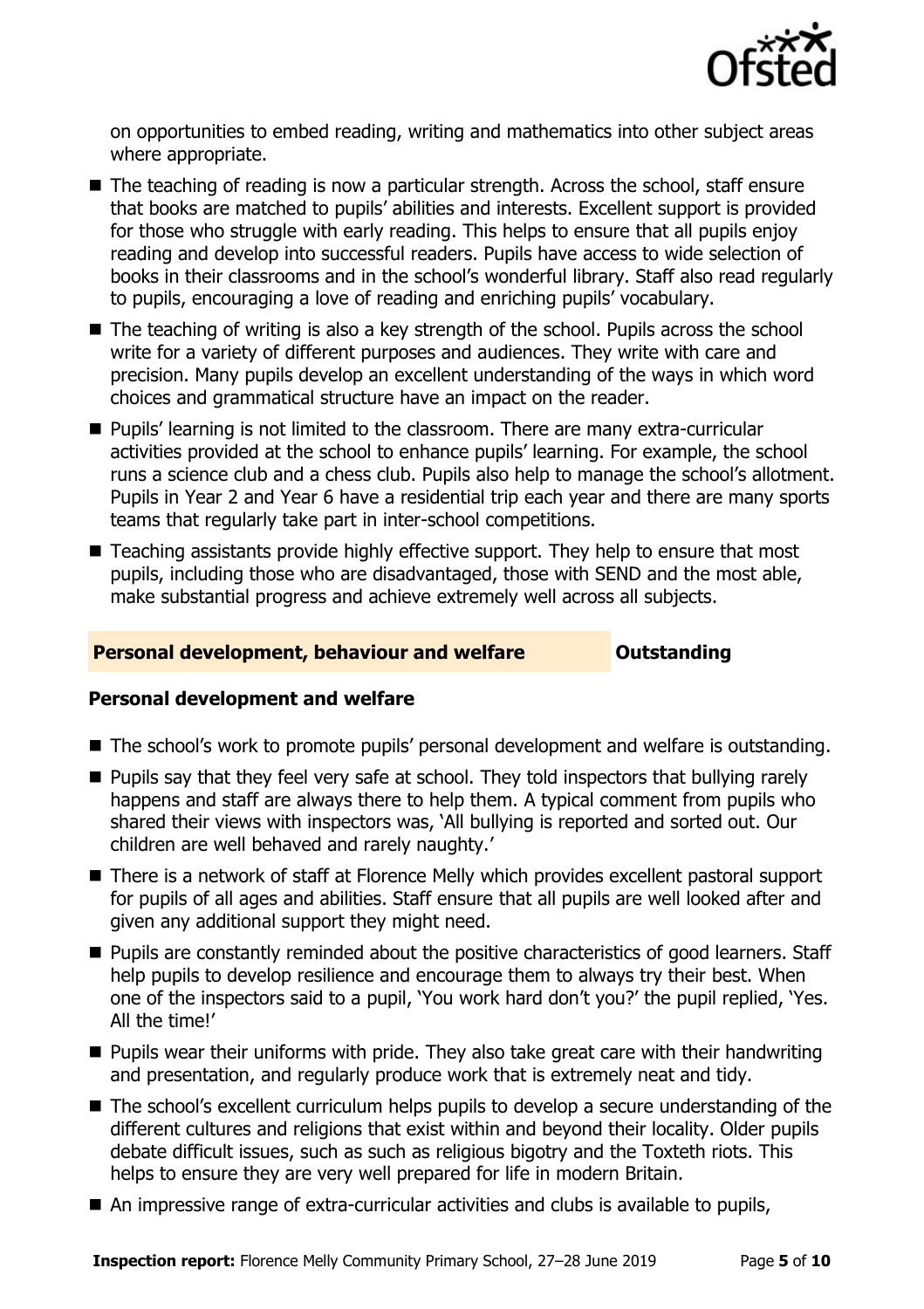

including those for football, athletics, gymnastics and dance. The school also runs a breakfast club, which provides a wide range of healthy food, free of charge, and an assortment of enjoyable activities for pupils each morning. There are often more than 100 pupils in attendance.

#### **Behaviour**

- The behaviour of pupils is outstanding.
- Inspectors were extremely impressed with pupils' excellent attitudes to learning in lessons. Pupils have a real thirst for learning and apply themselves well to make their work the best it can be.
- $\blacksquare$  At lunchtimes and breaktimes, pupils behave exceptionally well. They play sensibly, with many organising their own games. Pupils' behaviour is so good there is rarely a need for an adult to intervene.
- The school's exciting curriculum and the positive relationships that exist mean that pupils are rarely absent. Where attendance does slip, leaders do all they can to get it back on track as quickly as possible. The school's strong relationship with families helps to secure the necessary improvements. Attendance is broadly in line with the national average.

#### **Outcomes for pupils Outstanding**

- **Pupils'** outcomes have improved rapidly over recent years. In 2018, the proportion of pupils who achieved the expected standard in reading, writing and mathematics at the end of key stage 2 was above the national average. The proportion achieving the higher standard in these subjects was also above average. Pupils are well prepared for the next stage of their education when they leave Year 6.
- Attainment at the end of key stage 1 has also improved over the past two years. The provisional data for 2019 shows a significant increase in the proportion of pupils working at or above the national average in reading, writing and mathematics.
- Disadvantaged pupils receive good support and achieve well. Their attainment in reading, writing and mathematics in 2018, at the end of key stage 2, was broadly in line with the attainment of other pupils nationally. Many disadvantaged pupils currently in school are making progress at least as strong, and frequently stronger, than that of non-disadvantaged pupils. Pupils with SEND also make good or better progress from their individual starting points.
- The work inspectors saw in books shows that current pupils are making substantial progress in subjects across the curriculum. Inspectors saw high-quality work in science books where pupils had used and applied their scientific knowledge along with their mathematical ability and writing skills to produce some excellent pieces of work on the human circulatory system.
- There have been recent improvements in the proportion of pupils reaching the expected standard in the Year 1 phonics screening check, although provisional results for 2019 are slightly below average. However, leaders have developed good systems to help pupils who struggle with their early reading to catch up quickly. Several pupils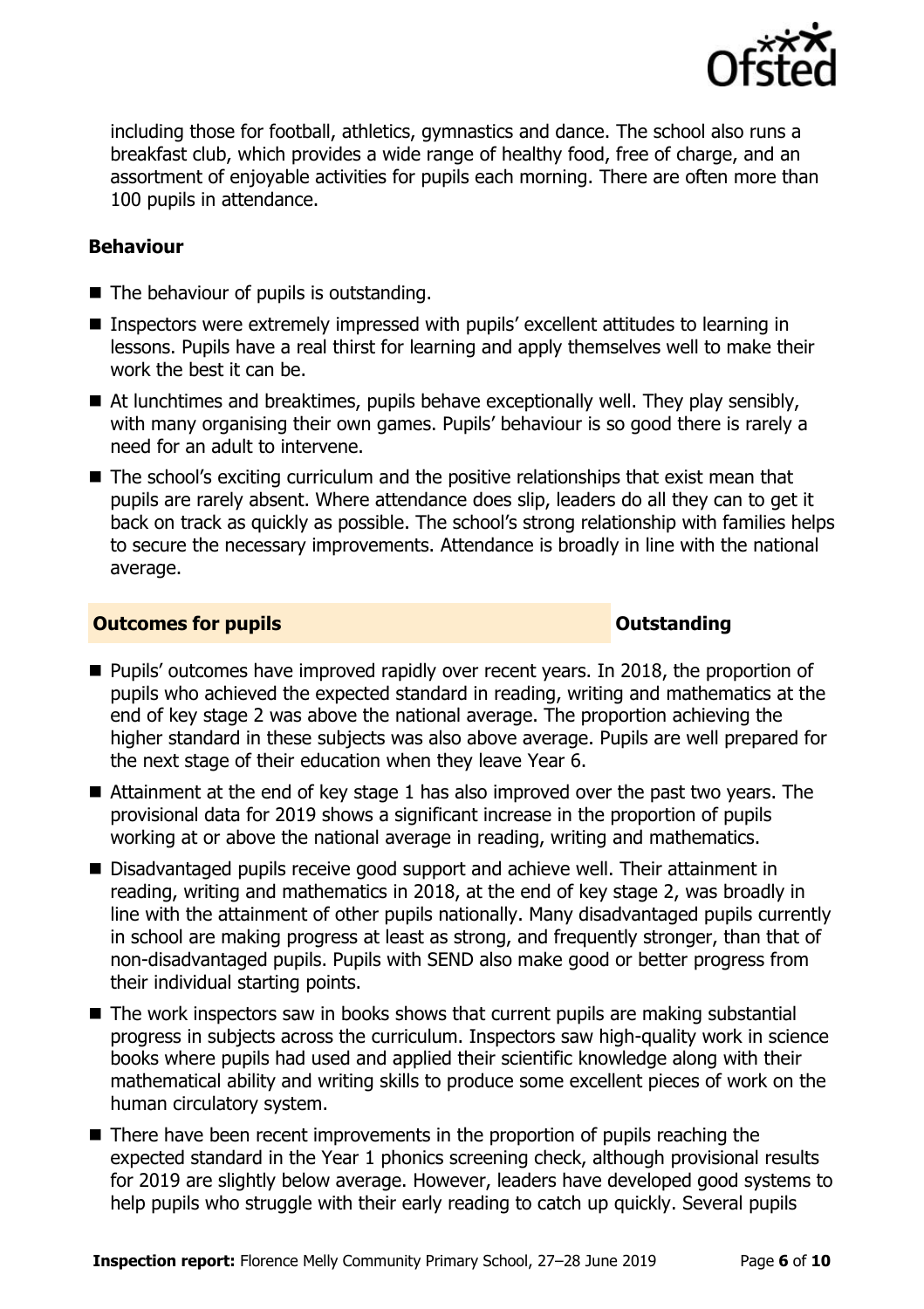

who did not reach the expected standard in the phonics screening check read to an inspector. Each pupil used their knowledge of phonics well to read accurately and with understanding. The school's success in supporting pupils who struggle with early reading is reflected in the much-improved provisional key stage 1 reading results, which are above last year's national average.

■ Many older pupils read widely and often, with fluency and comprehension. A group of Year 5 pupils who read with one of the inspectors talked enthusiastically about their reading and had a detailed knowledge of children's authors. They were able to articulate their knowledge and understanding of literature clearly in an age-appropriate way.

#### **Early years provision Good Good**

- Children start at the school with skills and abilities often below and sometimes significantly below those typical for their age. Effective teaching and good pastoral support help children to make good progress in their learning across the Nursery and Reception classes. The proportion of children who reached a good level of development in 2018 was just below the national average. This meant that most children were well prepared for the next stage of their education when they started in Year 1.
- There are very good links between school and home. Parents feel welcome and involved in their children's learning. Staff keep parents well informed about the progress their children are making. Staff also provide regular workshops for parents to help them understand how they can best support their children's learning at home.
- Staff promote children's independence successfully through well-established routines. Staff encourage positive behaviour and ensure that children learn in a well-organised and attractive environment. Staff regularly plan exciting activities to encourage children to collaborate, cooperate and explore.
- Leadership of early years is effective. The new early years leader has quickly developed a clear understanding of the strengths in the provision and knows where staff need to focus their efforts to improve the good quality of education further.
- The quality of teaching is good in early years. However, on occasions, staff miss opportunities to challenge the most able children and their progress slows.
- Staff work effectively to promote the development of children's language and communication skills. Children listen carefully to each other and the adults who teach them. Good teaching also helps children to develop a good awareness of letters and sounds. Children also develop a love of books.
- Children develop confidence when working with number and other aspects of early mathematics. Children were observed counting accurately in tens to 100. They also demonstrated a good knowledge of two- and three-dimensional shapes and identified how many vertices there are on a cube.
- Safeguarding in early years is effective. Children are safe and looked after well. Staff understand and follow the school's rigorous safeguarding policies. There are no breaches of the statutory welfare requirements.

## **School details**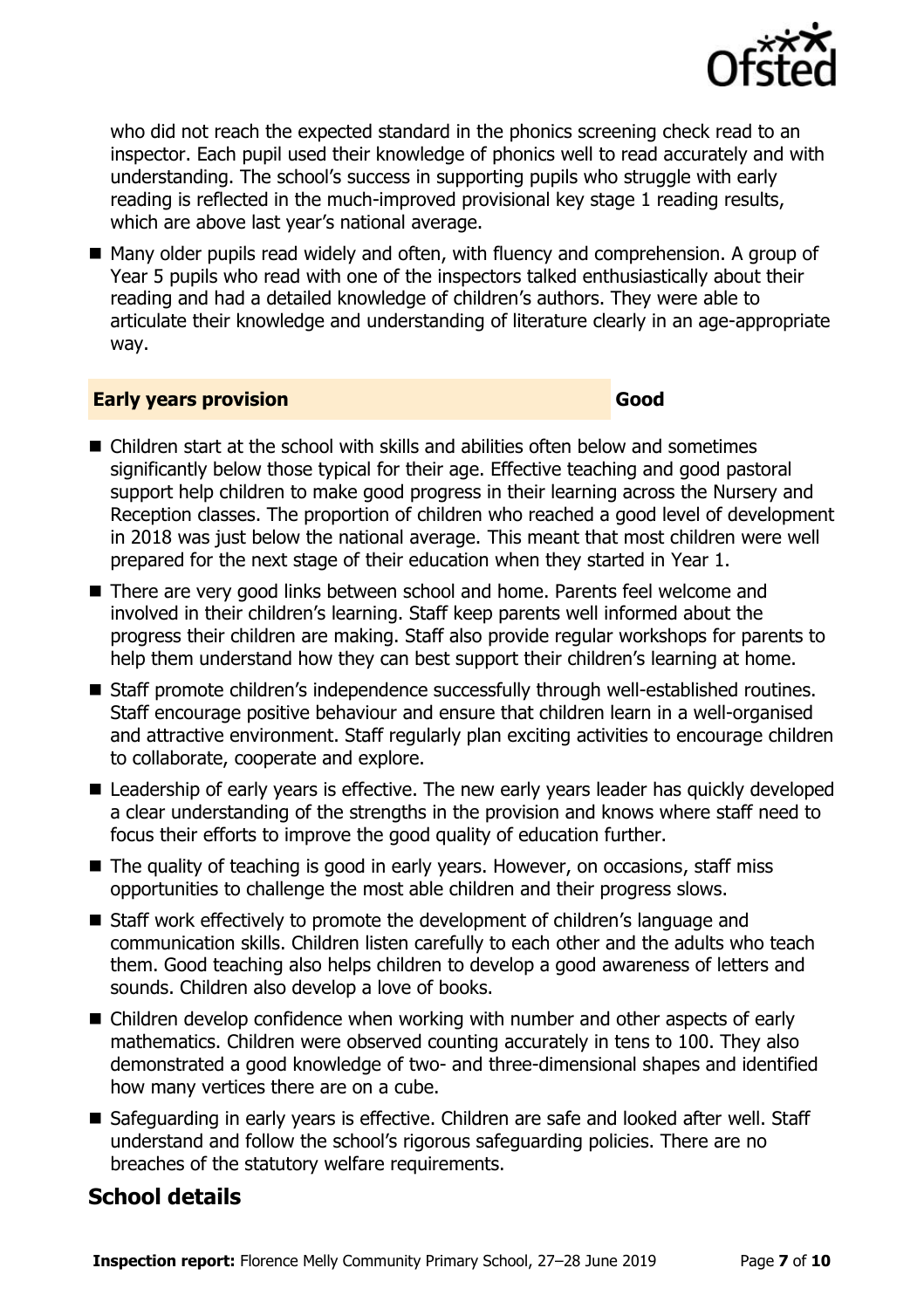

| Unique reference number | 133336    |
|-------------------------|-----------|
| Local authority         | Liverpool |
| Inspection number       | 10087857  |

This inspection of the school was carried out under section 5 of the Education Act 2005.

| Type of school                      | Primary                       |
|-------------------------------------|-------------------------------|
| School category                     | Community                     |
| Age range of pupils                 | 3 to 11                       |
| <b>Gender of pupils</b>             | Mixed                         |
| Number of pupils on the school roll | 454                           |
| Appropriate authority               | The governing body            |
| Chair                               | Reverend Tom Allen            |
| <b>Headteacher</b>                  | Ken Heaton                    |
| Telephone number                    | 0151 226 1929                 |
| Website                             | www.florencemelly.org         |
| <b>Email address</b>                | k.heaton@fmp.liverpool.sch.uk |
| Date of previous inspection         | 15-16 February 2017           |

### **Information about this school**

- The school is larger than the average-sized primary school.
- The majority of pupils are White British.
- The proportion of disadvantaged pupils is much higher than the national average.
- The proportion of pupils who have an education, health and care plan is below average.
- The proportion of pupils with SEND is above the national average.
- There are two Reception classes. Children attend full time.
- There is one Nursery class. Children attend part time.
- The school operates a breakfast club.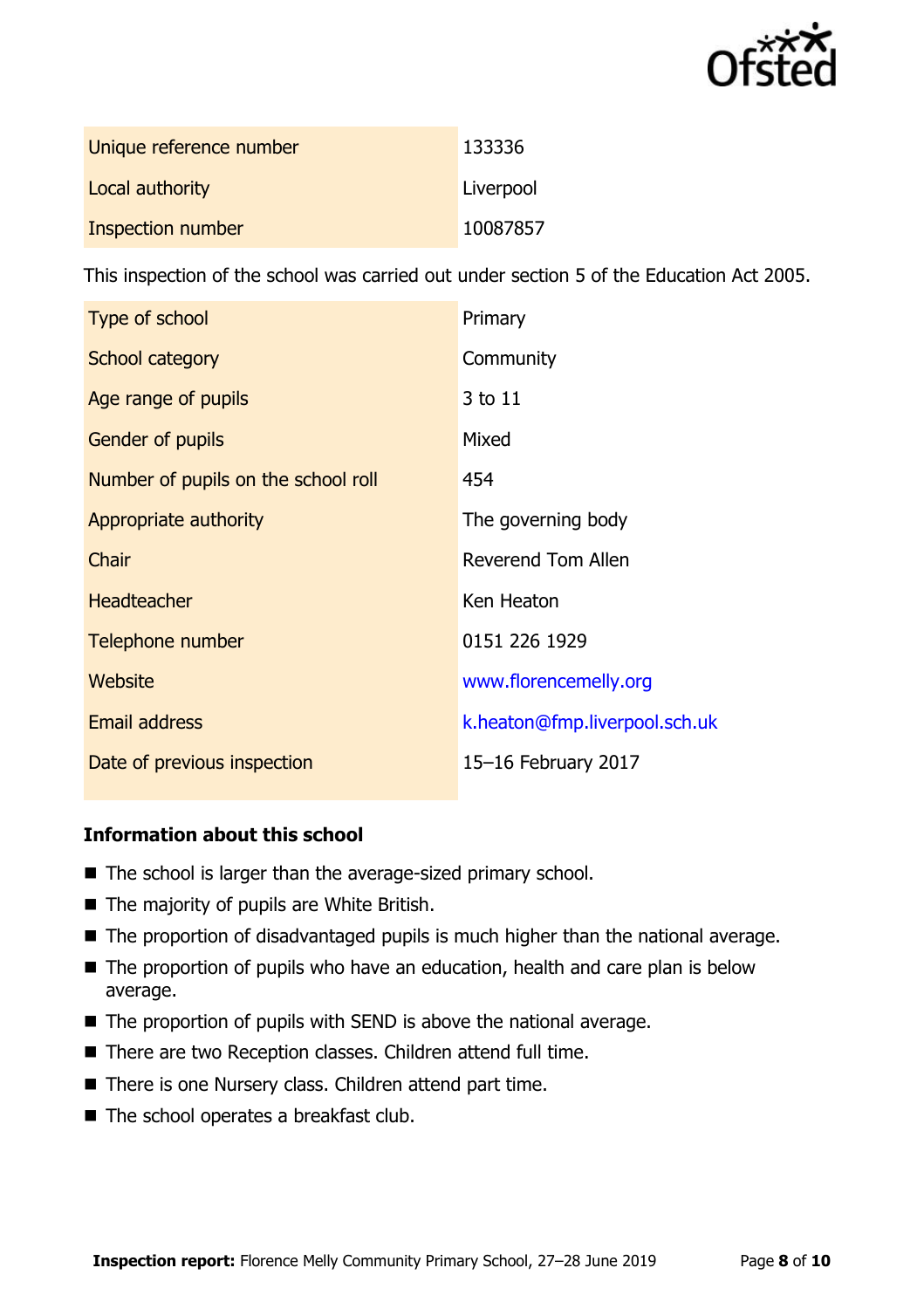

# **Information about this inspection**

- Inspectors observed teaching, learning and assessment in all classes. Some observations were conducted jointly with the headteacher.
- Inspectors scrutinised pupils' work in subjects across the curriculum.
- Inspectors looked at documentation, including school improvement plans, the school's self-evaluation document, minutes of governing body meetings, attendance and behaviour information, and safeguarding records.
- Inspectors held meetings with the headteacher, the deputy headteacher, the assistant headteacher and several subject leaders. The lead inspector also met with four members of the governing body. This included the vice-chair of the governing body. He also spoke with a representative of the local authority.
- Inspectors observed pupils' conduct during breaks and lunchtimes. A group of Year 5 pupils completed a questionnaire about behaviour.
- **Inspectors met with groups of pupils to listen to them read and to discuss behaviour** and other aspects of school life. Inspectors also spoke with many other pupils informally.
- **Inspectors spoke with staff about teaching, safeguarding and leadership.**
- Inspectors reviewed the 54 responses to Parent View, Ofsted's parent questionnaire. They also took account of the 50 responses to the staff survey.

#### **Inspection team**

| Paul Tomkow, lead inspector | Her Majesty's Inspector |
|-----------------------------|-------------------------|
| Linda Griffiths             | Ofsted Inspector        |
| <b>Christine Howard</b>     | Ofsted Inspector        |